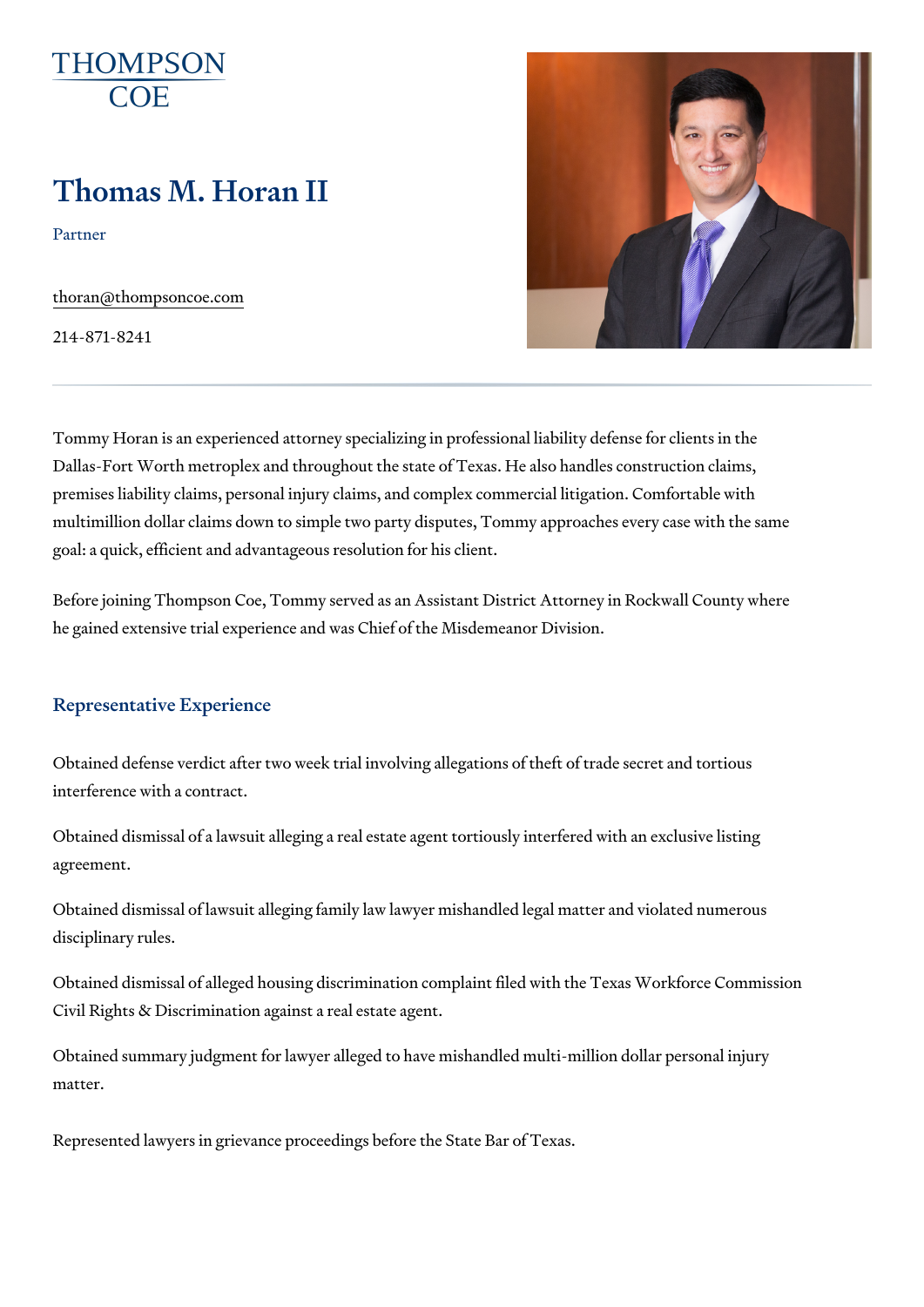Obtained take nothing judgment for clients in a \$13 million legal malpracti

Obtained dismissal of declaratory judgment against a large homeowners a

Obtained summary judgment for commercial litigation lawyer alleged to have handling of his client s business formation documents.

First and second chair trial experience in over 50 criminal jury trials and t

#### Related Services

[Business and C](https://www.thompsoncoe.com/people/thomas-m-horan-ii/)ommercial

[Constru](https://www.thompsoncoe.com/people/thomas-m-horan-ii/)ction

[General Liability/Catas](https://www.thompsoncoe.com/people/thomas-m-horan-ii/)trophic Injury

[Professional](https://www.thompsoncoe.com/people/thomas-m-horan-ii/) Liability

### Publications & Speaking Engagements

Avoiding Legal Malpractice Regional Law Firm 2016

Legal Malpractice & Grievances (or Things That Can Ruin A Lawyer s Day) Rockwall Bar Association 2016

## Education, Admissions & Activities

EDUCATION

Southern Methodist University Dedman School of Law J.D., 2009

University of Southern California B.S., magna cum laude, 2002 Public Policy and Management

BAR ADMISSIONS

Texas 2009